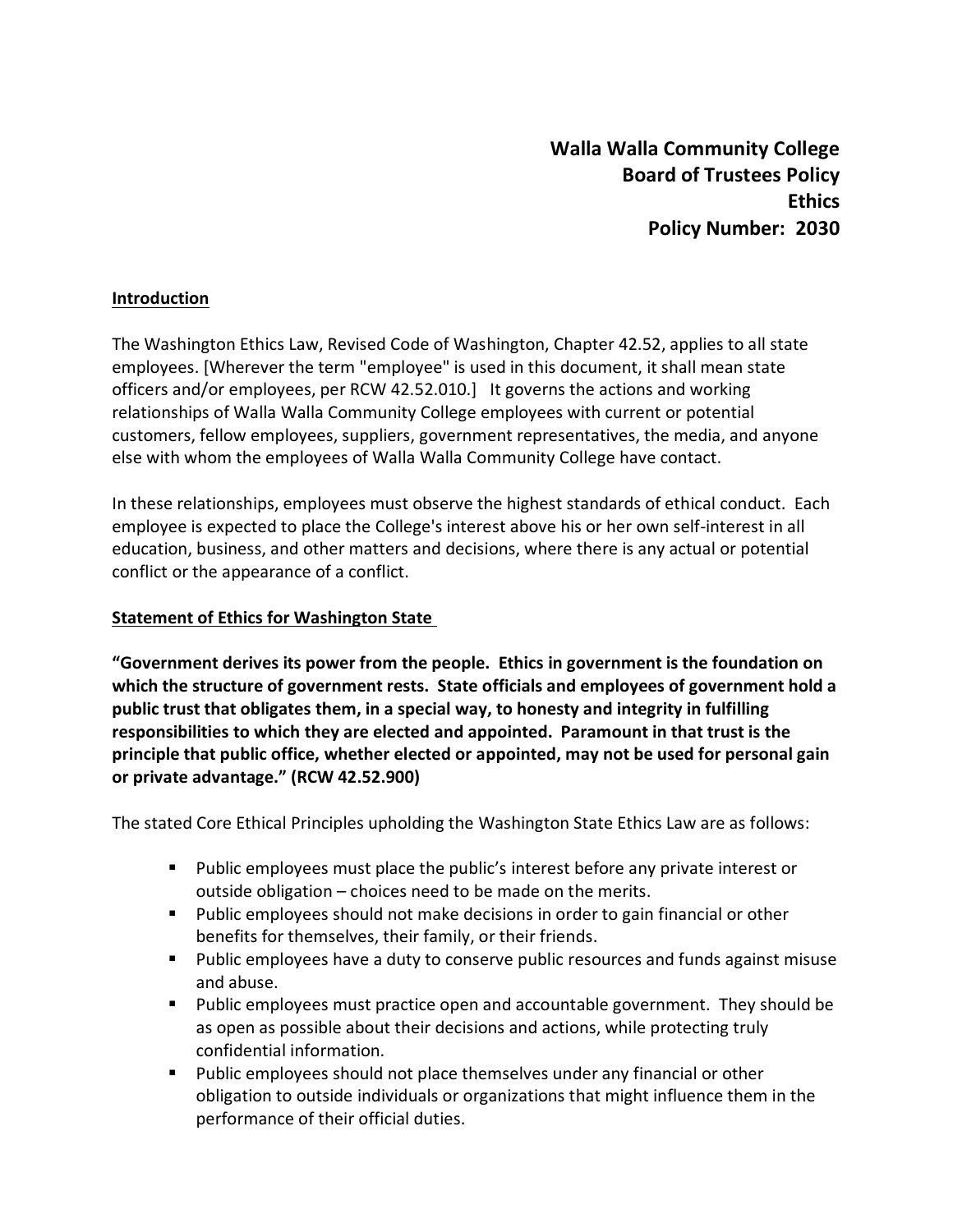## **Code of Ethics for Walla Walla Community College**

The following sections describe major principles from the ethics law that apply to all employees of Walla Walla Community College:

- 
- **■** Use of State Resources for Activities Personal Benefit **The Contract Executive Contract Figure 2** Honoraria
- 
- 
- 
- **•** Financial Interest in Transactions **Procedure**
- Post State Employment ■ Dissemination of Policy
- **Example 3** Compensation for Outside **The Compensation for Outside** 
	-
- E-Mail and Internet Use **E-Mail and Internet Use E-Mail and Internet Use Terms** Confidential Information **Political Campaigns**
- Assisting in Transactions Disclosure and Complaint
	-

Some employees have extra restrictions under this law and should be informed of these special restrictions by the Vice President of Financial Services. All employees are responsible for learning and complying with all of the law's provisions that apply to them.

## **1. Gifts**

**"No state officer or state employee may receive, accept, take, seek, or solicit, directly or indirectly, anything of economic value as a gift, gratuity, or favor from a person if it could be reasonably expected that the gift, gratuity, or favor would influence the vote, action, or judgment of the officer or employee, or be considered as part of a reward for action or inaction." (Excerpt from RCW 42.52.140.)**

The term "gift" means anything of economic value for which no consideration is given in return. A gift is something of value received by a state officer or state employee that the officer or employee did not pay for or otherwise earn. However, there are certain statutory exceptions, such as some items received from family or friends, items exchanged among co-workers, reimbursement for business expenses, payment for approved work-related training, awards, prizes, scholarships or other items provided in recognition of academic or scientific achievement.

Walla Walla Community College employees may not solicit a gift for personal benefit from students, other employees, vendors, and/or individuals, organizations or companies that may transact business or have a relationship with the College currently or in the future.

Unsolicited gifts from vendors and other organizations having or seeking to have a relationship with the College that are received by a College employee are property of the College. The exceptions generally include certain unsolicited items, tokens of appreciation such as plaques and desk items, and minor promotional items, with a total **annual** value of less than \$50.00. There are some minimal exceptions to this rule and questions about exceptions should be directed to the Vice President of Financial Services.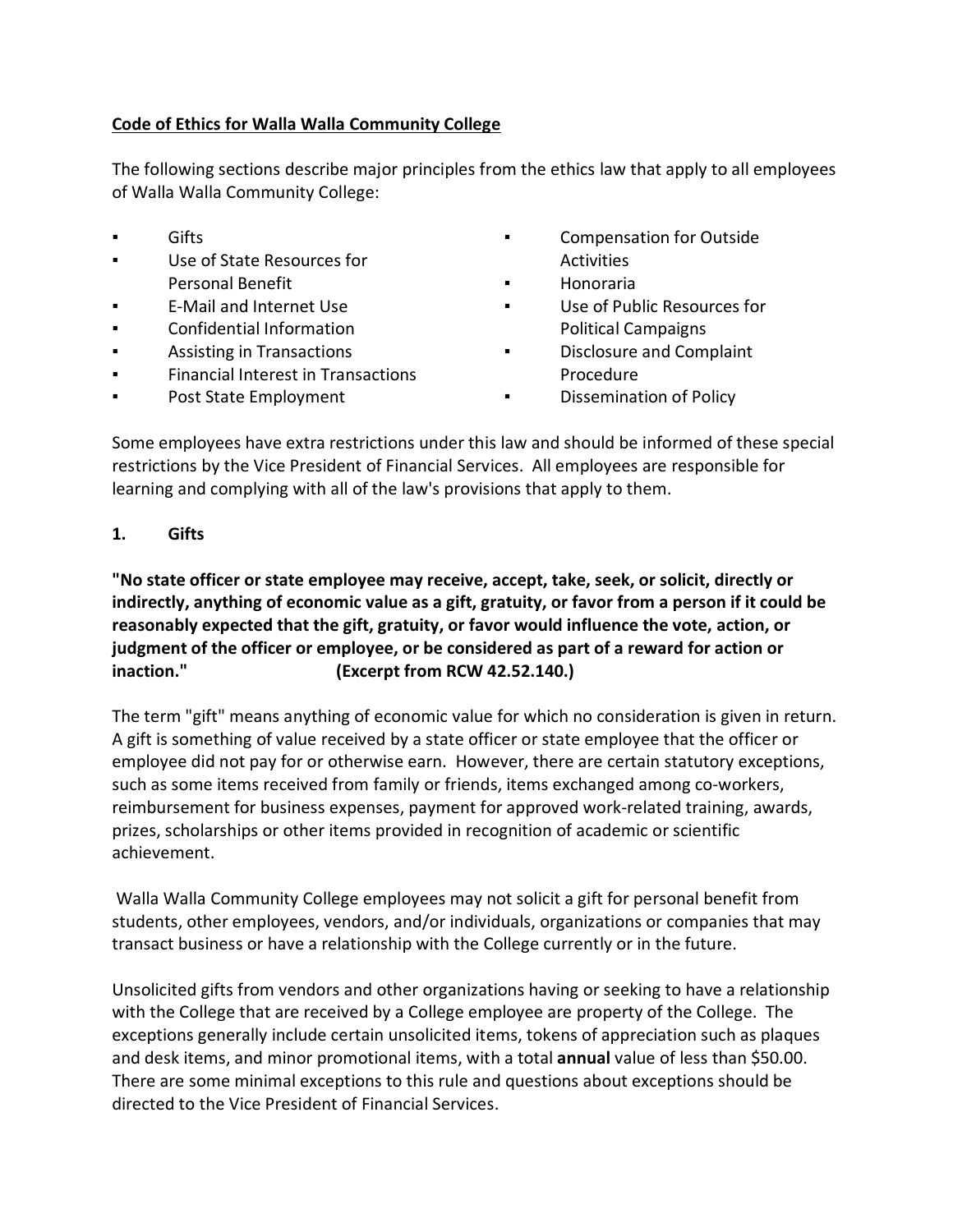WWCC faculty routinely receives complimentary copies of textbooks from various publishers for review and potential use in the classroom. These materials are shipped to the Stockroom where they are sorted and delivered to the faculty addresses on a regular basis. Packages must be signed for by the departmental designee at the time of delivery. These complimentary materials become State of Washington/Walla Walla Community College property. Pursuant to the Executive Ethics Board Advisory Opinion 03-04, "Selling Textbooks Sent to Faculty by Publishers," faculty may not seek personal gain from the sale of said materials. At its September 12, 2003 meeting, the Executive Ethics Board adopted Advisory Opinion 03-04 regarding the sale of complimentary textbooks by higher education faculty. This opinion notes, in part, that higher education faculty may accept textbooks and other publications from publishers and use these items to conduct official business. The opinion, however, prohibits selling such textbooks and other publications for personal gain. While the opinion prohibits selling these textbooks for personal gain, several options for disposing of textbooks exist in lieu of selling them. The opinion notes that state supported institutions of higher education may want to consider adopting policies or procedures that assist faculty members in exercising these options. (See EEB Advisory Opinion 03-04.) Accordingly, when WWCC faculty has no further need of such textbooks, they shall be forwarded to the Bookstore for buyback/sales purposes. Bookstore staff will log each textbook submitted and track its sale, whether sold back to a publisher, or to a student or other interested party. All proceeds from these sales will be deposited into a special fiduciary account of the College. Funds in this account will be used in various ways such as books for needy students or other needs as recommended by faculty and/or staff representatives. Although textbooks cannot be sold by faculty, books that are declared "No Cash Value" by the Bookstore, using the current edition of the textbook buyers guide, and stamped by the Bookstore as "NCV," can be offered to the students.

Employees receiving gifts, other than the statutory exceptions, are to report the receipt of the gift to the Vice President of Financial Services in writing to ensure that the gift is accepted by the College through the normal approval process.

If accepted, the gift will be recorded in the College inventory (if required), and put in general use to benefit College programs and our students. Gifts that bear a value of greater than \$50.00 but have no general use that would benefit College programs and students are to be sent to the College purchasing officer for disposal.

The following examples of situations that may arise are given as illustrations to help further explain these ethics laws.

#### **Example 1:**

Mary works in the personnel department of an agency that is responsible for worker safety. As part of her job, she accompanies a group of agency employees on a training program that includes a tour of a manufacturing plant of the XYZ Corporation. The plant manufactures cookware. At the conclusion of the tour the XYZ Corporation gives Mary a frying pan valued at \$75 as a souvenir of her tour. Mary accepts the pan. Mary does not participate in the regulation of XYZ because none of her official duties involve the corporation.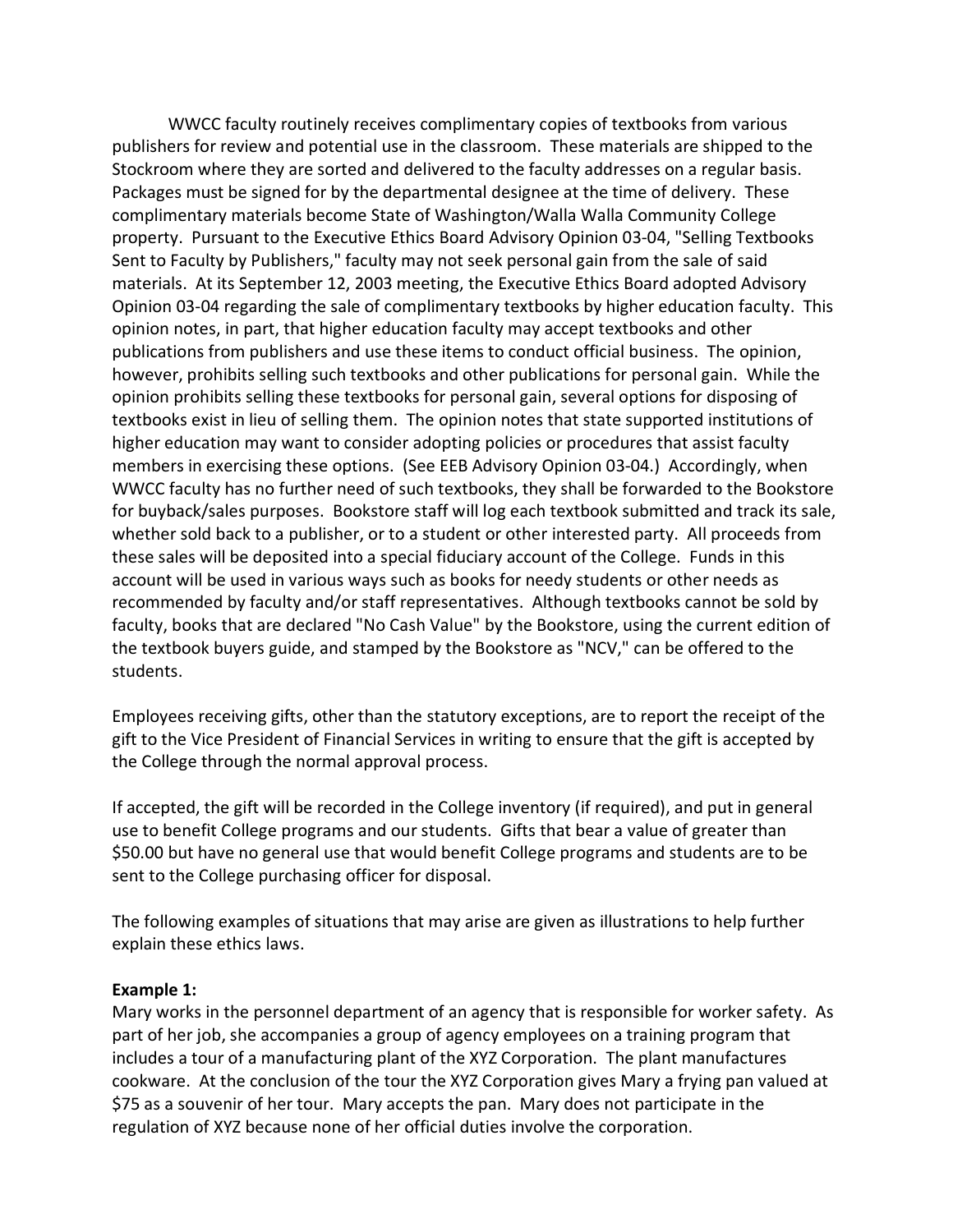**Mary has committed an ethical violation.** The frying pan is a gift. The value of the pan exceeds the \$50 limit on gifts and it does not fall within any of the exceptions from that limit. Even though it could not reasonably be expected that the gift of the pan would influence the performance of Mary's official duties, there is an ethical violation because the value of the gift exceeds the \$50 limit. If the value of the pan was \$50 or less there would be no violation.

## **Example 2:**

Zack is a state employee with a wife and three children. Linda, the president of the XYZ Corporation, gives Zack and each member of his family a ticket to a sporting event. The value of each ticket is \$15 and the total value of the five tickets is \$75. Linda has never met Zack's family.

**Zack has committed an ethical violation**. The value of the tickets received by Zack and his family exceed the \$50 limit. The gift of tickets to Zack's family is attributable to him because there is no independent business, family, or social relationship between Linda and his family. The tickets do not meet the exception to the \$50 limit because the sporting event was not sponsored by a civil, charitable, governmental or community organization.

## **Example 3:**

Jim works as a gardener on Walla Walla Community College's grounds staff. His job involves mowing lawns and maintaining flower beds. XYZ Corporation supplies the College with gardening supplies but Jim's job does not involve these contractual matters. Every three months XYZ gives the College's gardeners, including Jim, a new pair of gardening gloves, valued at \$15. During the calendar year, Jim accepts four pair of gloves for a total value of \$60. **Jim has committed an ethical violation** because he cannot receive multiple gifts from a single person with a total value in excess of \$50. Had Jim participated in the decision to purchase the gardening supplies, a more stringent rule would have applied and accepting one pair of gloves would be a violation.

## **Example 4:**

Jane is an instructor at Walla Walla Community College. The College Stockroom receives a complimentary textbook addressed to Jane from a publisher. After review, Jane determines the textbook is not usable in her classroom and sells it for \$25.

**Jane has committed an ethical violation.** The textbook, while complimentary and unsolicited, is State of Washington/Walla Walla Community College property. Pursuant to Executive Ethics Board Advisory Opinion 03-04, "Selling Textbooks Sent to Faculty by Publishers," faculty may not seek personal gain from the sale of said materials.

# **2. Use of State Resources for Personal Benefit**

**"No state officer or state employee may employ or use any person, money, or property under the officer's or employee's official control or direction, or in his or her official custody, for the private benefit or gain of the officer, employee, or another. This section does not prohibit the use of public resources to benefit others as part of a state officer's or state employee's public duties." (Excerpt from RCW 42.52.160)**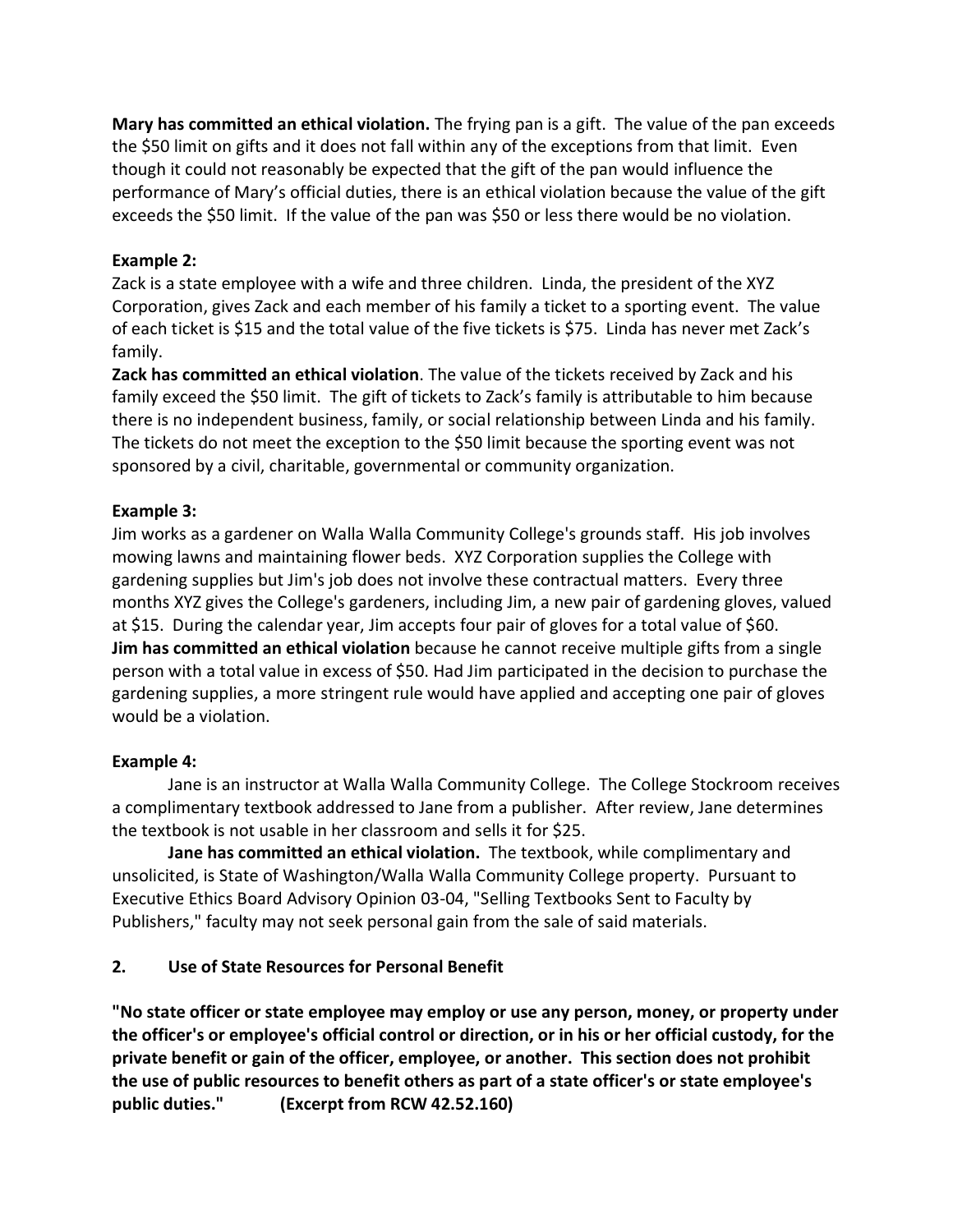This language clearly prohibits the use of state resources for private purposes, such as avoiding a cost or expense, or paying a discounted government rate by using a state resource for some personal use. While this prohibition is clear, the Executive Ethics Board allows occasional use by employees of property which results in "*de minimis"* costs. "*De minimis"* use is defined as use that:

- **F** results in little or no cost to the state;
- **does not interfere with the performance of official duties;**
- **i** is brief in duration **and** frequency;
- does not disrupt other state employees and does not obligate them to make a personal use of state resources; and
- **does not compromise the security or integrity of state information or software.**

## **Permissible Use of State Resources:**

- An employee may make **occasional** local telephone calls for medical and dental appointments, child or elder care arrangements, transportation, coordination, etc.;
- An employee may send **occasional and brief** personal e-mail messages.

## **Prohibited Use of State Resources**

- **Any use for the purpose of conducting an outside business, whether or not for profit;**
- Any use for the purpose of assisting the campaign of any candidate for election to any office, or to oppose of promote a ballot proposition;
- Any use for commercial purposes, such as advertising or selling;
- **Illegal activities or activities incompatible with a professional workplace, i.e., accessing** adult-oriented sites or gambling on the Internet;
- **Lobbying activity unless authorized by law; and**
- **Any use to promote, support, or solicit for an outside organization or group unless the** activity is approved by an agency head or his/her designee.
- No personal use may be made of state resources that are removed from a state facility.

## **Example 1:**

John, a cashier at Walla Walla Community College, takes in both cash and checks as part of his job. On payday, John wants to buy his wife a birthday present during the noon hour, but he is short of cash and can't get to the bank until after lunch. John takes \$50.00 from the cash drawer at 11:30 a.m., buys his wife a present during the noon hour, goes to the bank on his way back from shopping, and replaces the \$50.00 in the cash drawer when he returns at 1:00 p.m.

**John has committed an ethical violation**. John may not use any public money under his official direction or control for the private benefit of himself or another.

# **Example 2:**

Pat is Walla Walla Community College's head gardener. The crew he supervises performs all of the College's grounds maintenance, including poisoning/pulling weeds and transporting the College's grounds waste to a recycling facility. On Friday, at 1:30 p.m., two of the gardeners supervised by Pat leave the College with a load of waste. Pat asks them to stop by a friend's house on the way to the recycling center and to assist the friend in identifying and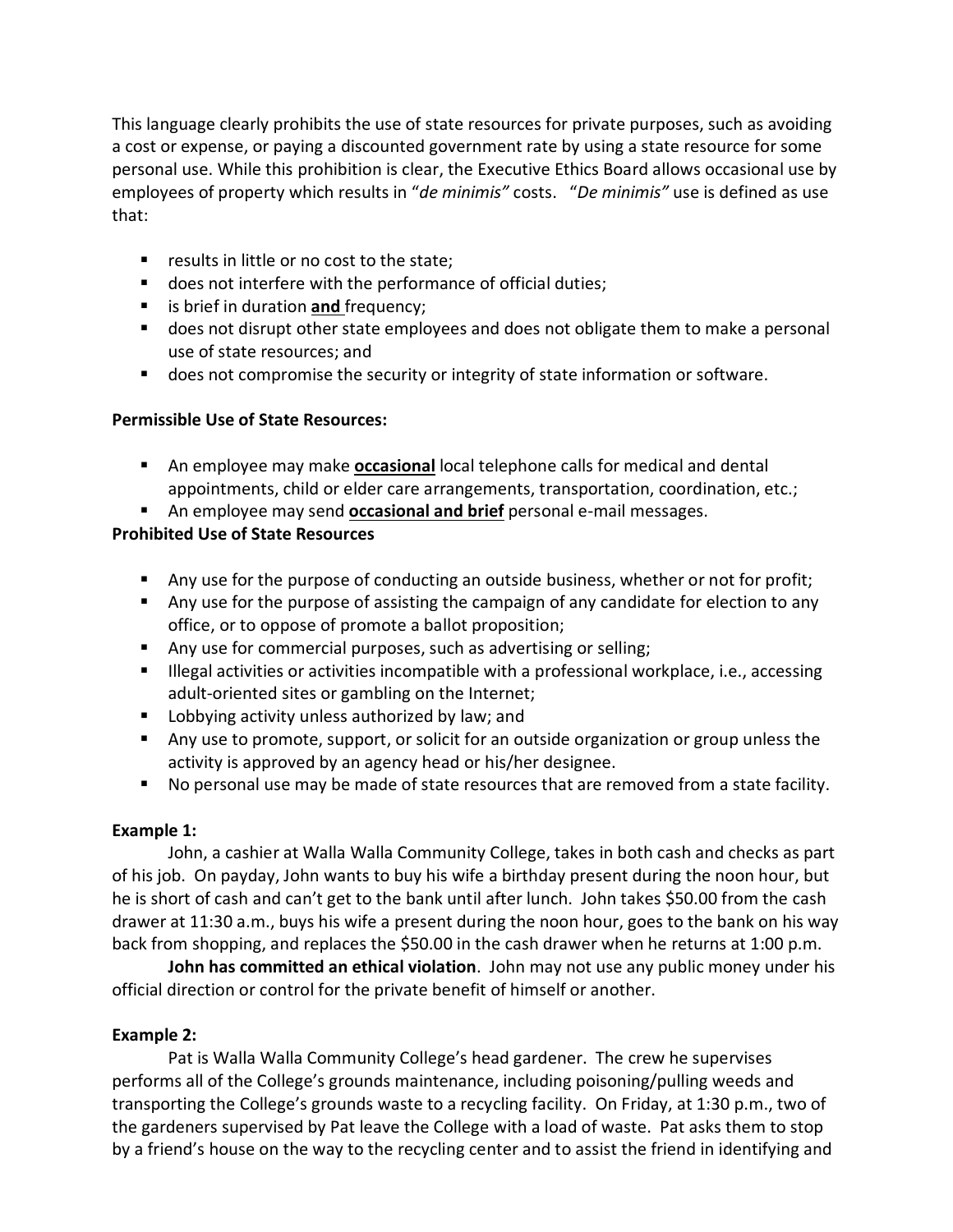removing ragwort from his garden. The employees do so and return to the College at 3:30 p.m. Their work day ends at 3:30 p.m.

**Pat has committed an ethical violation**. A state employee may not use persons under his or her direction or control for private benefit or gain to himself, herself, or others.

#### **Example 3:**

Mary is an instructor at Walla Walla Community College and uses the College's audiovisual equipment to teach her classes. On Friday night she takes home a state PA system to use at her sister's wedding reception on Saturday night. She saves \$300 on rental charges for comparable equipment she would have had to rent from a private source.

**Mary has committed an ethical violation**. She may not use state property under her control or custody for private benefit or gain for herself or another.

## **3. E-Mail and Internet Use**

The ethics law was written in 1995, prior to the widespread use of the internet and e-mail. However, the Executive Ethics Board has developed a number of advisory opinions that govern the use of these resources. These can be found at: [http://www.wa.gov/ethics/index\\_adv\\_opinions.html](http://www.wa.gov/ethics/index_adv_opinions.html)

*Electronic mail, facsimile transmissions, and voice mail are technologies that may create an electronic record, and therefore may be distinguished from other forms of communication such as telephone conversations. Electronic records also are reproducible, so they cannot be considered private. Such records may be subject to the public disclosure law, or legitimately may be disclosed for audit or management purposes. (WAC 292-110-010(7)*).

**4. Confidential Information**

**"No state officer or state employee may accept employment or engage in any business or professional activity that the officer or employee might reasonably expect would require or induce him or her to make an unauthorized disclosure of confidential information acquired by the official or employee by reason of the official's or employee's official position. No state officer or state employee may make a disclosure of confidential information acquired by the official or the employee by reason of the employee's or official's position.**

**No state officer or state employee may make a disclosure of confidential information gained by reason of the officer's or employee's official position or otherwise use the information for his or her personal gain or benefit or the gain or benefit of another. No state officer or state employee may intentionally conceal a record if the officer or employee knew the record was required to be released under chapter 42.17 RCW, was under a personal obligation to release the record, and failed to do so. This subsection does not apply where the decision to withhold the record was made in good faith."**

**(Excerpt from RCW 42.52.050)**

College employees are required to maintain confidential information and not to use confidential information for personal gain or for gain by anyone not entitled to receive the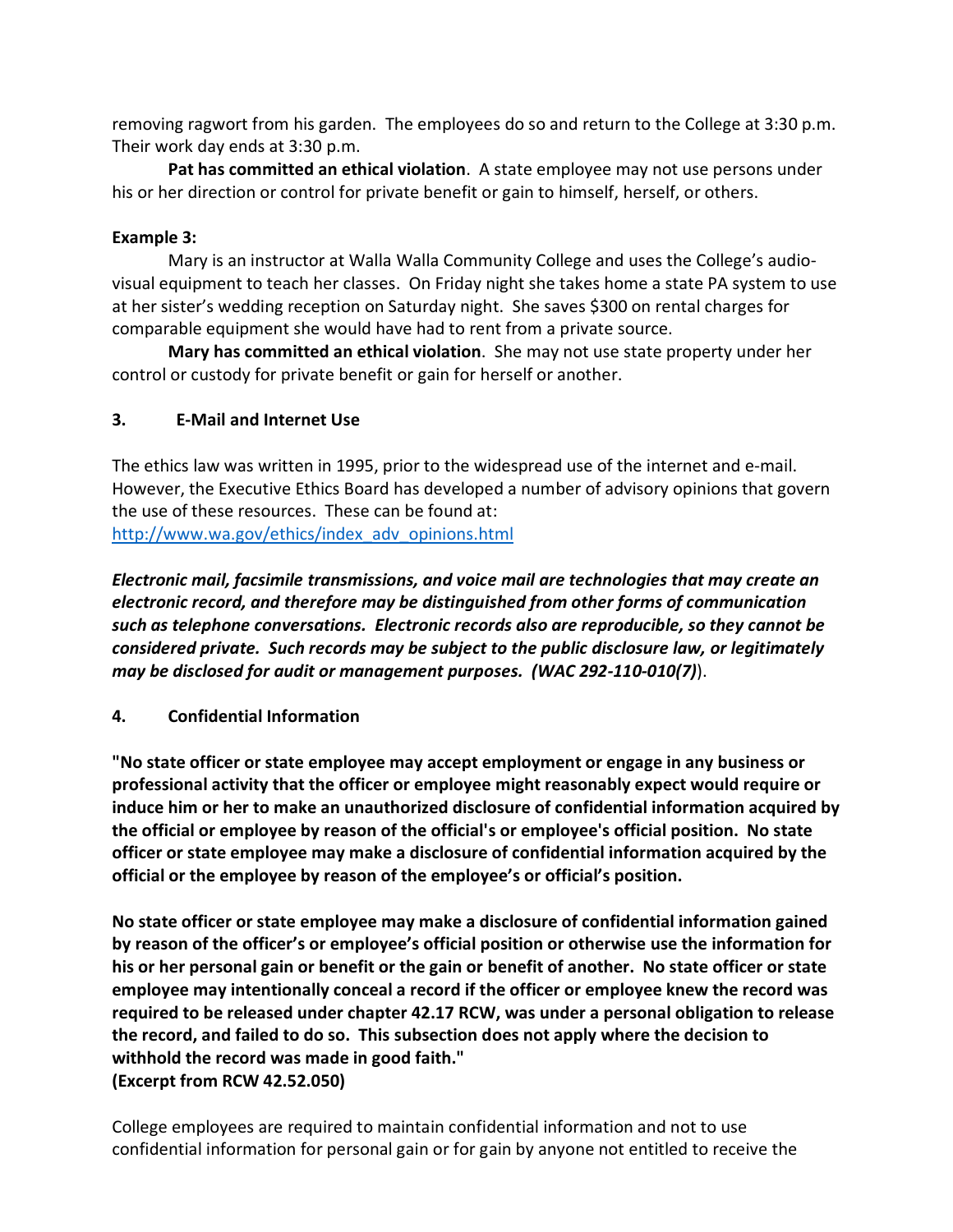information. Likewise, outside employment and other circumstances that are likely to compromise information received from the College must be avoided.

## **Example 1:**

John reviews confidential appraisals of real estate parcels for a college which is buying land upon which to expand. John recommends to the trustees which land the college should buy. John is offered a position with the XYZ Corporation. XYZ owns a number of parcels John has evaluated and which the college is considering purchasing. It would assist the XYZ Corporation to know the college's appraisal and how interested the college is in buying one or more of its parcels. XYZ Corporation wants John to promote and handle its land sales.

**It would be an ethical violation for John to accept the position**. He can reasonably expect that he would be required or induced to disclose the confidential appraisals or evaluations in his new position.

## **Example 2:**

Sandra is her college's records custodian. She receives a request for the payroll records of a college administrator. Sandra locates the payroll information in the agency files. She reviews the documents and determines that they contain disclosable information. Sandra knows she should disclose the documents, but doesn't want to embarrass the administrator because one record shows his salary was subject to a garnishment during the previous year. Sandra conceals the document and fails to release it.

**Sandra has committed an ethical violation**. Sandra knows she was required to release all records she found, but failed to do so. Because Sandra's decision to conceal and withhold a record was not made in good faith, a violation occurred.

# **5. Compensation for Outside Activities**

**"No state officer or state employee may receive any thing of economic value under any contract or grant outside of his or her official duties if the contract or grant is related to or appears to be related to the employee's official duties and responsibilities." (Excerpt from RCW 42.52.120)**

This provision is intended to prohibit public employees from placing themselves under any financial or other obligation to outside individuals or organizations that might influence them in the performance of official duties. When considering decisions dealing with employment, remember that the definition of employee includes your spouse and immediate family. There are many specific instructions and requirements under this provision, including a six-part exception for *bona fide* outside compensation that does not violate other restrictions. If you have questions regarding this prohibition, please contact the College's Director of Human Resources.

## **Example 1:**

Hank works in Walla Walla Community College's facilities services department and has responsibility to ensure that the contractor, XYZ Corporation, completing a minor capital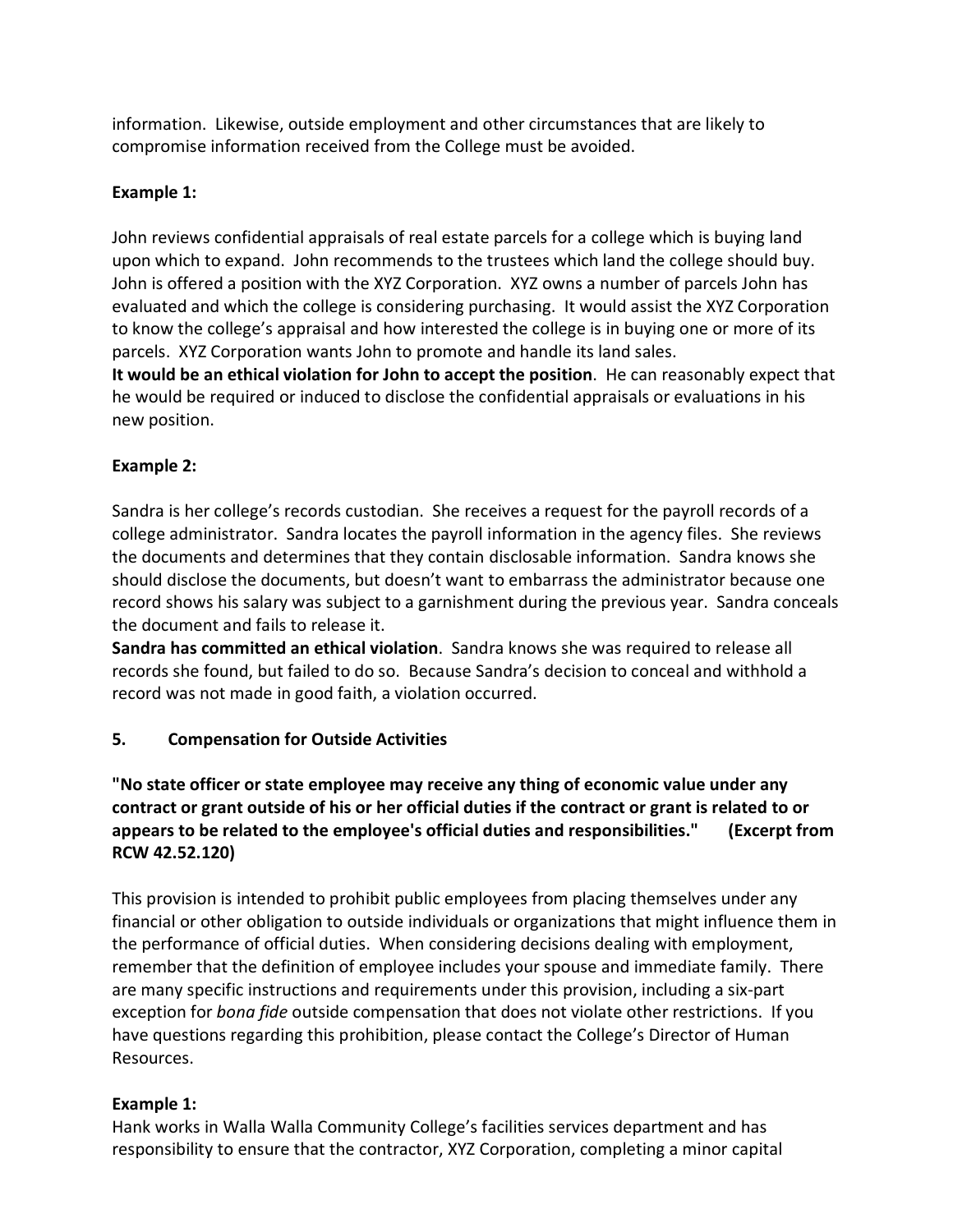project meets the contract conditions and standards. Hank has an excellent understanding of the community college contracting and construction process and XYZ Corporation hires Hank for \$200 to spend a weekend reviewing their proposal bid for a construction project at Yakima Valley Community College.

**Hank has committed an ethics violation.** He may not be paid by XYZ because the weekend work appears to be related to his Walla Walla Community College employment, in that he would be paid by a company that he is responsible for monitoring as part of his duties at Walla Walla Community College.

## **6. Honoraria**

## **"No state officer or state employee may receive honoraria unless specifically authorized by the agency where they serve as state officer or state employee." (Excerpt from RCW 42.52.130)**

An Honorarium is defined as money or thing of value offered for a speech, appearance, article, or similar item in connection with your official role in state government. An Honorarium Authorization form for WWCC employees is posted on the WWCC website: wwcc.edu/humres/forms/honorarium.

Walla Walla Community College employees may accept honoraria, **except** under the following circumstances:

- **The person or organization offering the honoraria is seeking, or is reasonably expected** to seek, a contract with or a grant from the College or from a College employee and the employee receiving the honoraria is in a position to participate in the terms or award of the contract or grant, or
- **The person offering the honorarium is regulated by the College and you are in a position** to participate in the regulation; or
- **The person or organization offering the honoraria is seeking or opposing or is** reasonably likely to seek or oppose enactment or adoption of administrative rules or actions, or policy changes by the College, and the employee receiving the honoraria may participate in this enactment or adoption.

## **Example 1:**

A faculty member who does not sit on a textbook selection committee considering a particular textbook may agree to review a textbook and accept an honorarium from the publisher. However, should the publisher's book be considered for selection as a text for a class, the faculty member, having received an honorarium, must refuse to participate in the textbook selection decision.

# **Example 2:**

Edward works for Walla Walla Community College as an employee in the financial aid office. He is experienced in financial aid eligibility rules and in his position makes financial aid awards to WWCC students. Edward is offered a contract for \$500 to lead a series of workshops on weekends for area high school students and their parents on preparing financial aid applications.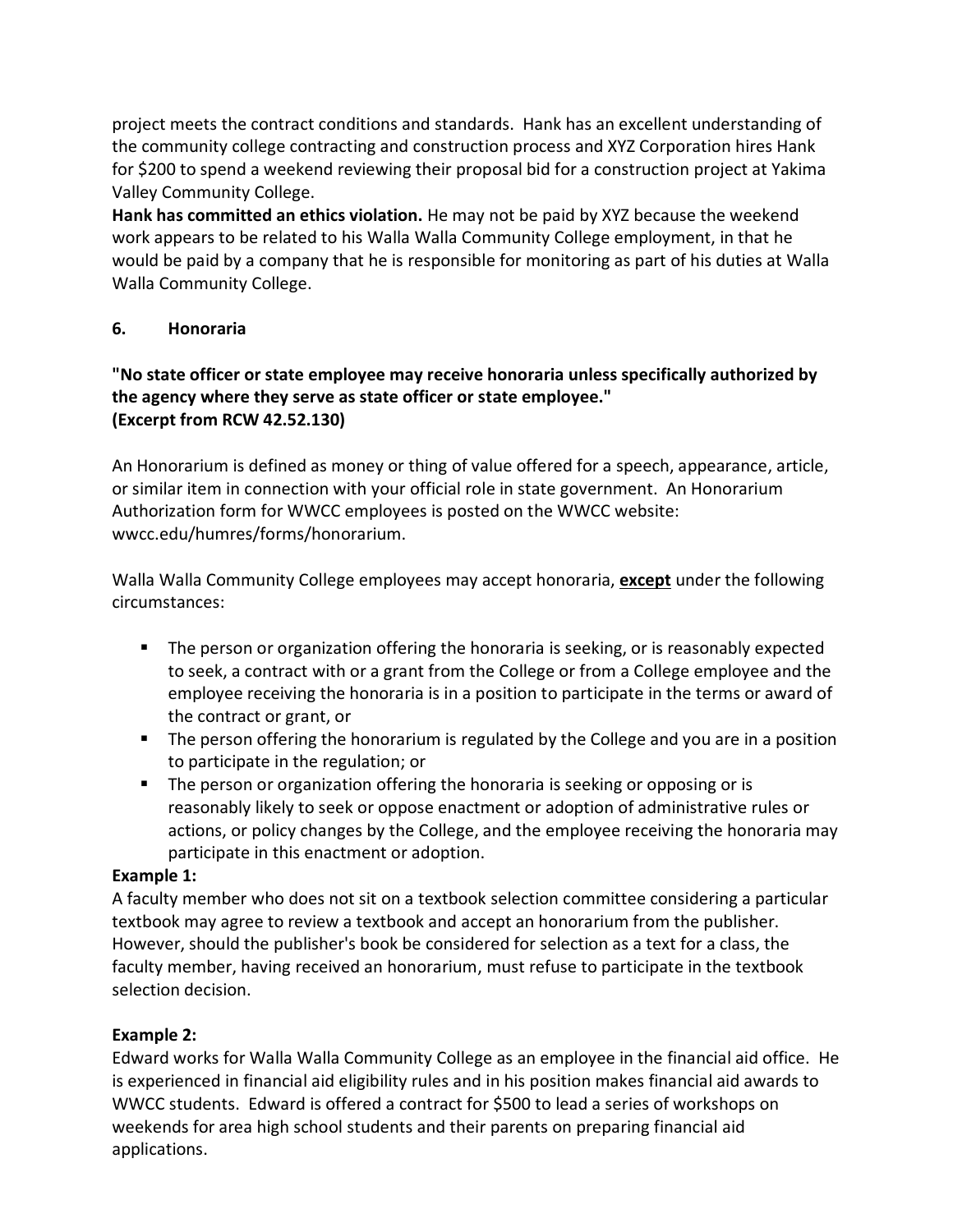**Edward has committed an ethical violation.** Edward may not accept honoraria from a person or organization who is reasonably expected to receive a contract or grant from the college (the financial aid office) and he is involved in the terms or award of the contract or grant.

## **7. Use of Public Resources for Political Campaigns**

**"No state officer or state employee may use or authorize the use of facilities of an agency, directly or indirectly, for the purpose of assisting a campaign for election of a person to an office or for the promotion of or opposition to a ballot proposition. Knowing acquiescence by a person with authority to direct, control, or influence the actions of the state officer or state employee using public resources in violation of this section constitutes a violation of this section. Facilities of an agency include but are not limited to use of stationery, postage, machines, and equipment, use of state employees of the agency during working hours, vehicles, office space, publications of the agency, and clientele lists of persons served by the agency." (Excerpt from RCW 42.52.180)**

## **8. Assisting in Transactions**

**"Except in the course of official duties or incident to official duties, no state officer or state employee may assist another person, directly or indirectly, whether or not for compensation, in a transaction involving the state (a) in which the state officer or state employee has at any time participated; or (b) if the transaction involving the state is or has been under the official responsibility of the state officer or state employee within a period of two years preceding such assistance."(Excerpt from RCW 42.52.040)**

## **Example 1:**

 Larry is ABC College's Human Rights Officer. Larry is responsible for supervising a number of employees who assist people who want to file harassment complaints against College personnel. In 1993, while Larry is with the college, Molly files a complaint. Larry does not participate in Molly's complaint but it falls under his official responsibility. Subsequently, Larry leaves state service and goes into business consulting on sex discrimination/harassment complaints. In 1994, Molly asks Larry to assist her in resolving her complaint at ABC College. Larry helps Molly by calling ABC College's president and writing letters on Molly's behalf.

 **Larry has committed an ethical violation.** Molly's complaint is a transaction involving the state. Although Larry did not participate in that transaction, it was under his official responsibility. Larry may not assist a person in a transaction involving the state if the transaction fell under his official responsibility within two years preceding such assistance. The phone calls and letters on Molly's behalf are assistance and it was done within the two-year period.

## **9. Financial Interest in Transactions**

**"No state officer or state employee may be beneficially interested, directly or indirectly, in a contract, sale, lease, purchase, or grant that may be made by, through, or is under the supervision of the officer or employee, in whole or in part, or accept, directly or indirectly, any compensation, gratuity, or reward from any other person beneficially interested in the**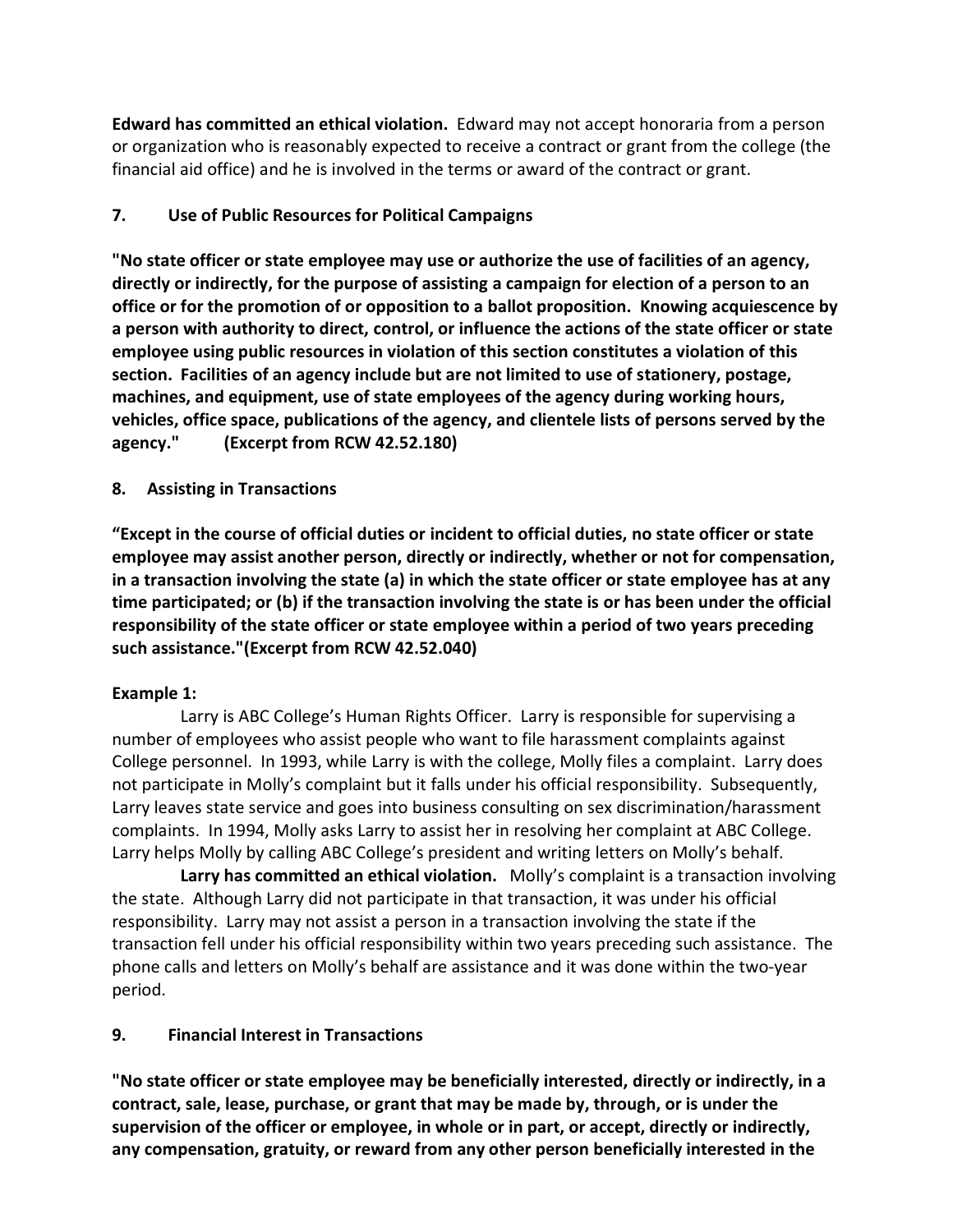**contract, sale, lease, purchase, or grant. No state officer or state employee may participate in a transaction involving the state in his or her official capacity with a person of which the officer or employee is an officer, agent, employee, or member, or in which the officer or employee owns a beneficial interest." (Excerpt from RCW 42.52.030)**

Walla Walla Community College employees may not participate in College decisions that benefit, or appear to benefit, the employee or any person or organization in which the employee has or appears to have a beneficial interest. A beneficial interest is the right to enjoy, profit, benefit, or advantage from a contract or other property. This prohibition applies to employees' spouses, family members, and businesses and organizations in which an employee has a beneficial interest.

## **Example 1:**

Charles works for an agency and he is responsible for negotiating and administering contracts for the purchase of agency equipment. Diana owns a business which sells computers. Charles and Diana are married and their income is community property; however, Charles has no direct involvement in Diana's business. Charles enters into a contract with Diana to purchase computers for the agency. The contract is let by open and competitive bid. Diana is awarded the contract because she had the lowest bid.

**Charles has committed an ethical violation.** Charles has beneficial interest in the contract because he has a community property interest in the income Diana will receive from it. Even though the contract was awarded pursuant to an open and competitive bidding process, Charles may not have a beneficial interest in a contract made by, through, or is under his supervision.

## **10. Post State Employment**

**"No former state officer or state employee may, within a period of one year from the date of termination of state employment, accept employment or receive compensation from an employer if the officer or state employee, during the two years immediately preceding termination of state employment, was engaged in the negotiation or administration on behalf of the state or agency of one or more contracts with that employer and was in a position to make discretionary decisions affecting the outcome of such negotiation or the nature of such administration and such contract or contracts have a total value of more than ten thousand dollars." (Excerpt from RCW 42.52.080)**

The ethics law contains several restrictions on former state employees. A Walla Walla Community College employee considering leaving the College and seeking employment that may do business with the College or other state agencies should carefully read and study this section of the ethics law.

## **Example 1:**

Chuck negotiates and administers linen contracts for college residence halls. He recently began administering a \$50,000 contract for bed sheets from the XYZ Corporation. XYZ Corporation offers Chuck a job as head of its western sheet sales divisions. Chuck would be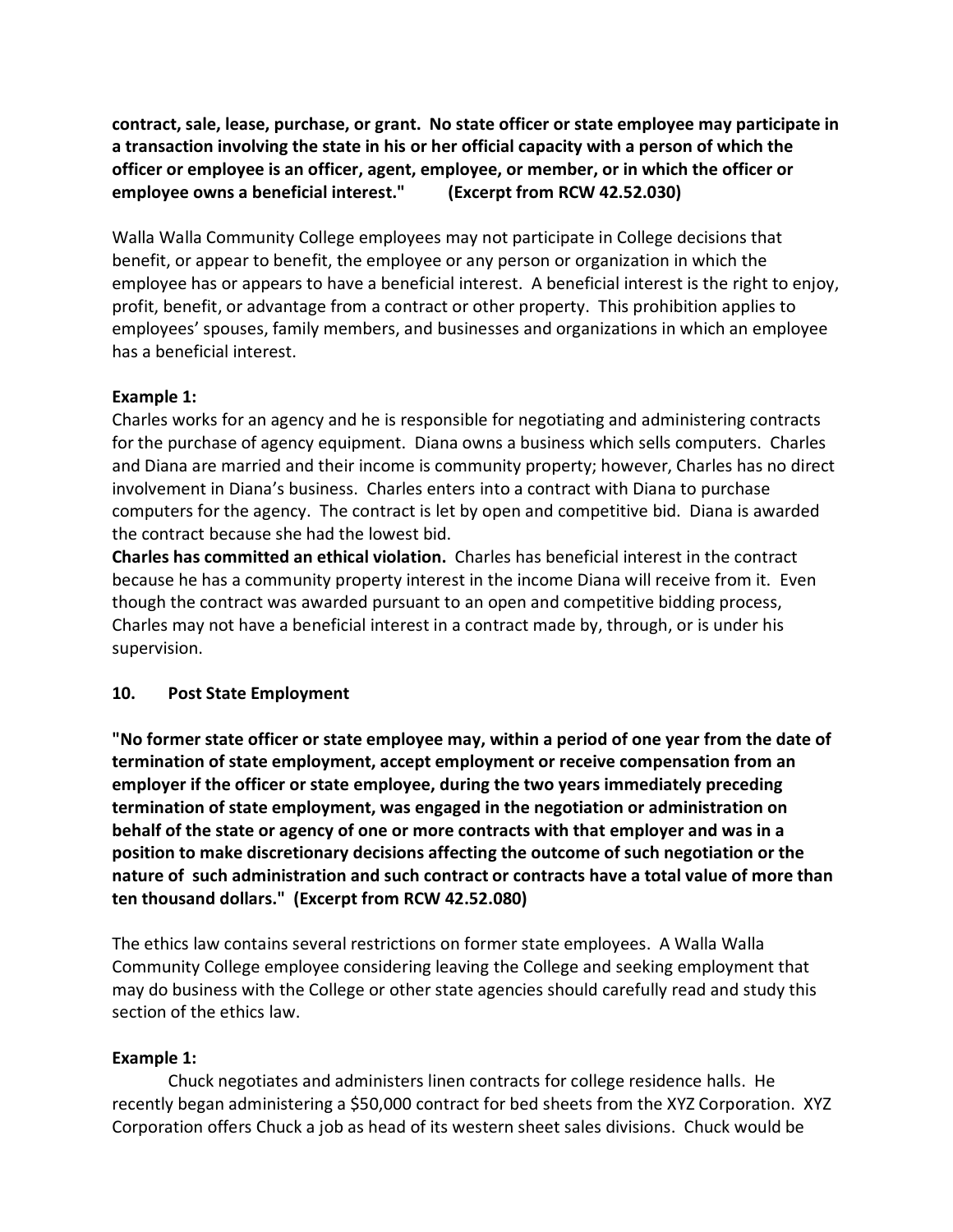responsible to ensure that sheets were produced and shipped on time to fulfill XYZ's contract to provide linen to state colleges.

**It would be an ethical violation for Chuck to accept this job.** Chuck cannot accept a job whose responsibilities include fulfilling XYZ's linen contract because he administers that contract for the state. This contract does not meet the exception to the prohibition because the value of XYZ's contract exceeds \$10,000.

## **11. Disclosure and Complaint Procedure**

**"A person may, personally or by his or her attorney, make, sign, and file with the appropriate ethics board a complaint on a form provided by the appropriate ethics board. The complaint shall state the name of the person alleged to have violated this chapter or rules adopted under it and the particulars thereof, and contain such other information as may be required by the appropriate ethics board."**

**(Excerpt from RCW 42.52.410)**

Walla Walla Community College employees may file complaints with the executive ethics board directly as noted above or may make complaints known to the College's Vice President of Financial Services or to the Director of Human Resources. Formal Ethics Board complaint forms are available at the Ethics Boards web site at www.wa.gov/ethics.

Informal complaints may be presented orally and will be investigated as deemed appropriate by the College. The kind of investigation and subsequent action remains the sole prerogative of the College. Filing an informal complaint does not preclude a subsequent filing of a formal complaint.

Formal complaints to the College must be filed and signed by the employee in writing on the appropriate forms provided by the College Financial Services office or the Human Resources office and contain all pertinent information called for on the appropriate form. Formal complaints are serious matters and will be seriously investigated by the College. Employees named in formal complaints shall be afforded the right to all information contained in the complaint and shall have adequate opportunity to provide information and evidence needed or requested by the College. An investigation of a formal complaint normally will result in a written decision by the College.

## *Retaliation against a complainant is forbidden.*

## **12. Dissemination of Policy**

All employees will receive an e-mail or hard copy of the Walla Walla Community College Code of Ethics. New employees will receive a copy during employee orientation. The Human Resources office is responsible for reviewing the Code of Ethics with College employees at least once a biennium.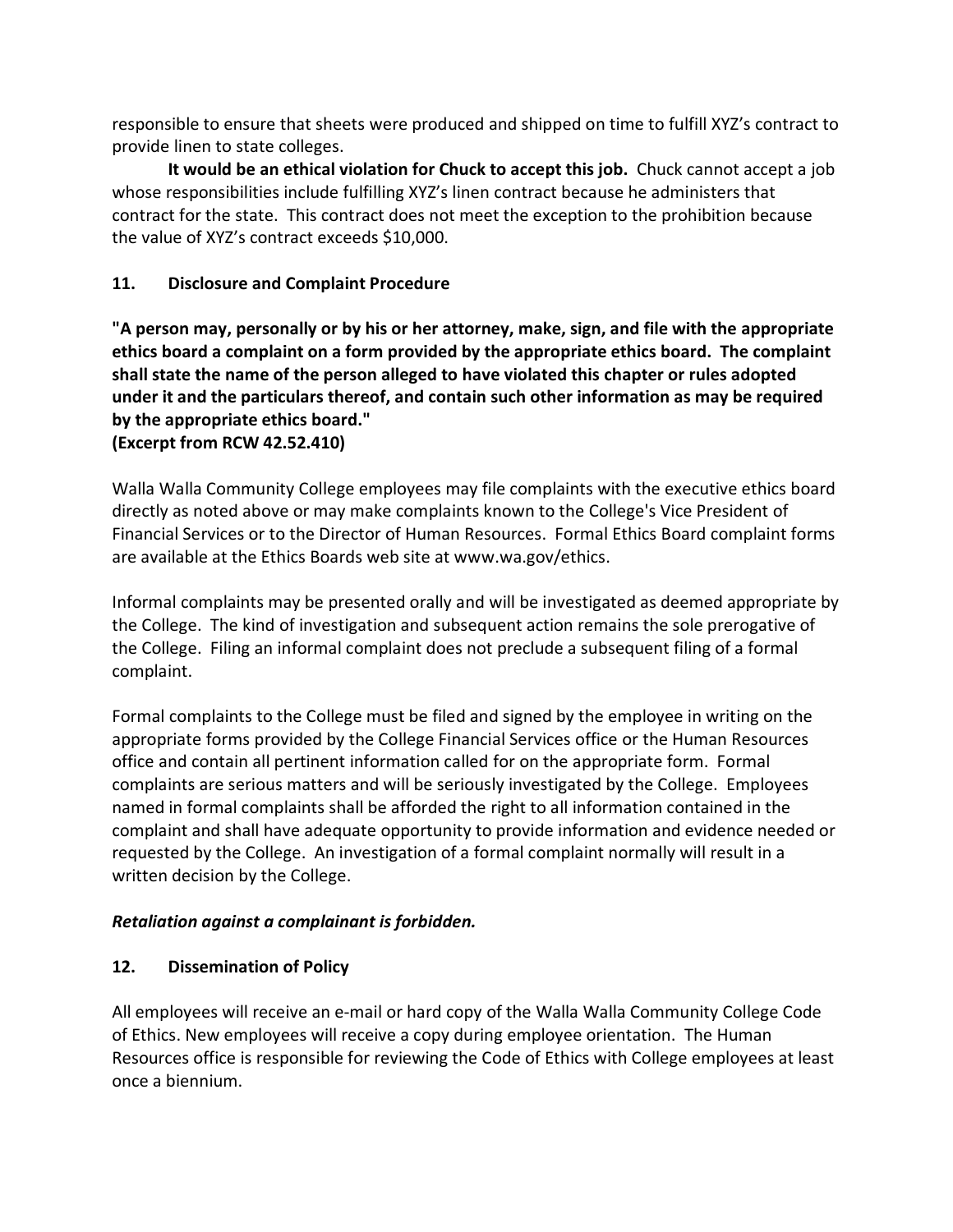*The State of Washington's Executive Ethics Board maintains an informative website that has the relevant law, questions and answers, and all the advisory opinions issued by the Board. It can be found at: http://www.wa.gov/ethics/*

#### **FREQUENTLY ASKED QUESTIONS**

These frequently asked questions, compiled by the Washington State Executive Ethics Board, are intended to provide examples of how the Board would interpret and apply RCW 42.52.160, RCW 42.52.180 and WAC 292-110-010 to common occurrences in the state workplace.

**Question 1:** Are there general guidelines for the use of state resources?

**Answer:** Yes. All state officers and employees have a duty to ensure the proper stewardship of state resources, including funds, facilities, tools, property, employees and their time. Accordingly, the Ethics in Public Service Act states that resources under your official control may not be used for the private benefit or gain of a state officer, state employee, or another person. (See RCW 42.52.160(1))

**Question 2:** What types of state resources are covered under the ethics law?

**Answer:** The guidelines on use of state resources apply to all resources **under an employee's control** including, but not limited to, facilities of an agency, state employees, computers, equipment, vehicles, and consumable resources. State resources also include state information, e.g., databases, employee lists. (See RCW 42.52.160(1) and RCW 42.52.180(1))

**Question 3:** What exactly is a "private benefit or gain"?

**Answer:** A private benefit or gain can range from avoiding a cost or expense by the use, to using resources to support your outside business or paying a discounted government rate for a personal phone call. There are some uses that do not appear to have a cost but may result in private benefit or gain. For example, it may not cost a significant amount of money to use a state computer to access the Internet. Nevertheless, by making a personal use of a resource available to you only because you are a state employee, you are receiving a private benefit or gain.

**Question 4:** I've heard that de minimis use is allowed. What is a *de minimis* use anyway?

**Answer:** A de minimis use is an infrequent or occasional use that results in little or no actual cost to the state. An occasional brief local phone call to make a medical or dental appointment is an allowable de minimis use of state resources. The cost of a brief phone call is negligible and is not likely to interfere with your job. The following examples address "de minimis" use: (See WAC 292-100-010(3))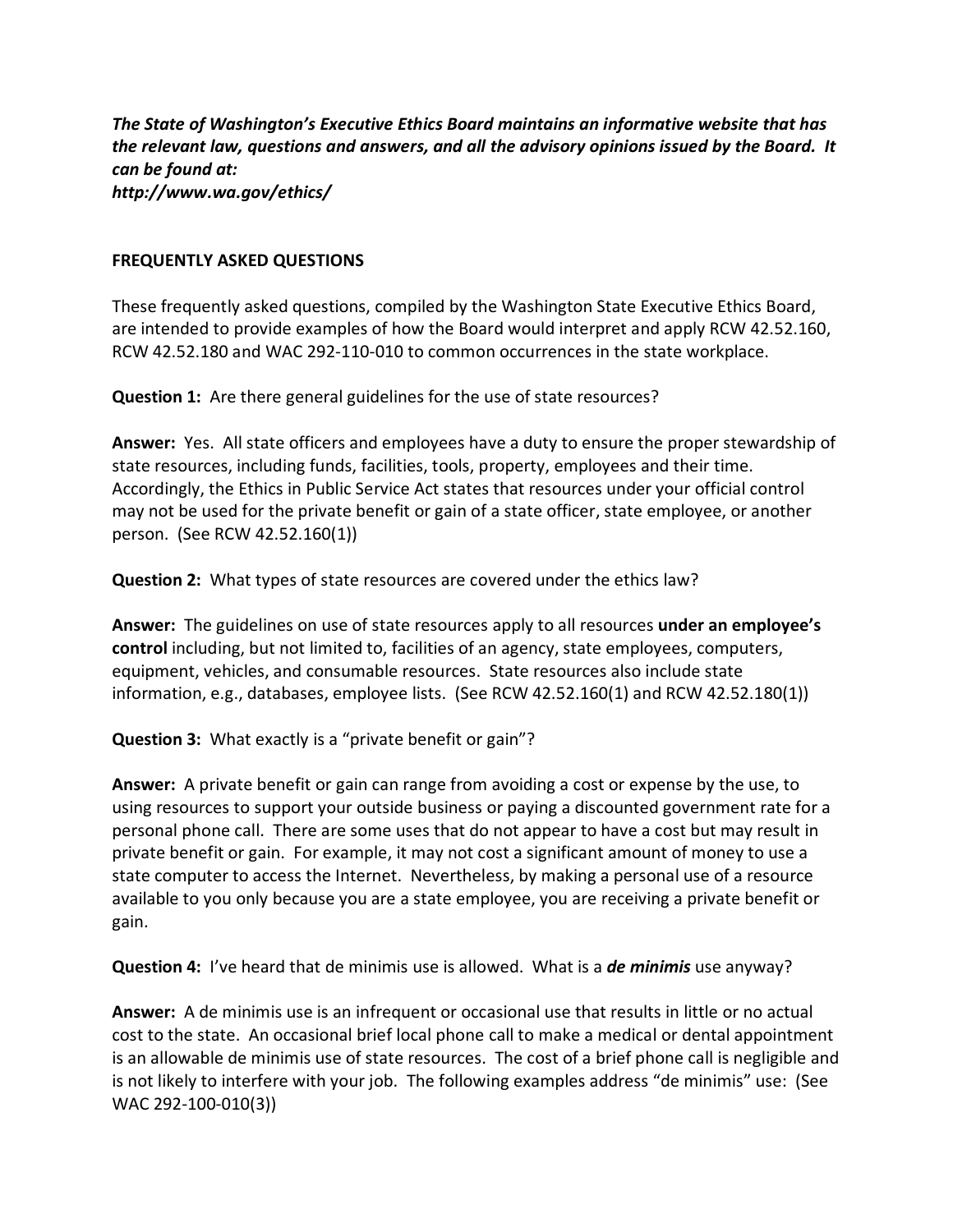**Example A:** An employee makes a telephone call or sends an e-mail message to his/her children to make sure that they have arrived home safely from school. This is not an ethical violation. So long as the call or e-mail is brief in duration, there is little or no cost to the state, i.e., your SCAN code is not used, and sending a brief message does not interfere with the performance of official duties.

**Example B:** An employee uses his/her agency computer to send electronic mail to another employee wishing them a happy birthday. This is not an ethical violation. The personal message is brief and does not interfere with the performance of official duties.

**Example C:** Every spring a group of employees meets during lunch to organize an agency softball team. The meeting is held in a conference room that is not needed for agency business during the lunch hour. This is not an ethical violation. There is little or no cost to the state, the meeting does not interfere with the performance of official duties, and off-site recreational activities such as softball teams can improve organizational effectiveness.

**Question 5:** What does "promoting organizational effectiveness" really mean? **Answer:** The Board recognizes that state agencies may allow employees to participate in activities that are not official state duties but promote organizational effectiveness by supporting a collegial work environment. Often these activities involve an accumulated use of state time or resources that is more than de minimis. Nevertheless, the Board believes that so long as the employees who participate in the activity limit their use of state resources, then these activities would not undermine public confidence in state government. (See WAC 292- 100-010(3))

**Question 6:** Are there any uses of state resources that are prohibited? **Answer:** Yes. The allowance for de minimis use does not apply to the following uses: conducting an outside business; political or campaign activities; commercial uses like advertising or selling products; lobbying that is unrelated to official duties; solicitation on behalf of other persons unless approved by the agency head; and illegal or inappropriate activities. The following examples address prohibited uses. (See WAC 292-100-010(6))

**Example A:** An employee operates an outside business. She makes an outside business call on her state telephone. The call is local. This is an ethical violation. The employee is conducting a private business on state time using state resources, which is prohibited under WAC 292-110- 010(6).

**Example B:** An employee puts a state telephone number or work address on business cards or letterhead for his/her outside business. Several customers contact the employee at the office number to conduct the outside business. This is an ethical violation. Although the use of the telephone may result in a negligible cost to the state, conducting a private business is an illegal use of state resources.

**Example C:** After working hours, an employee uses the office computer and printer to prepare client billings for a private business using his/her own paper. This is an ethical violation.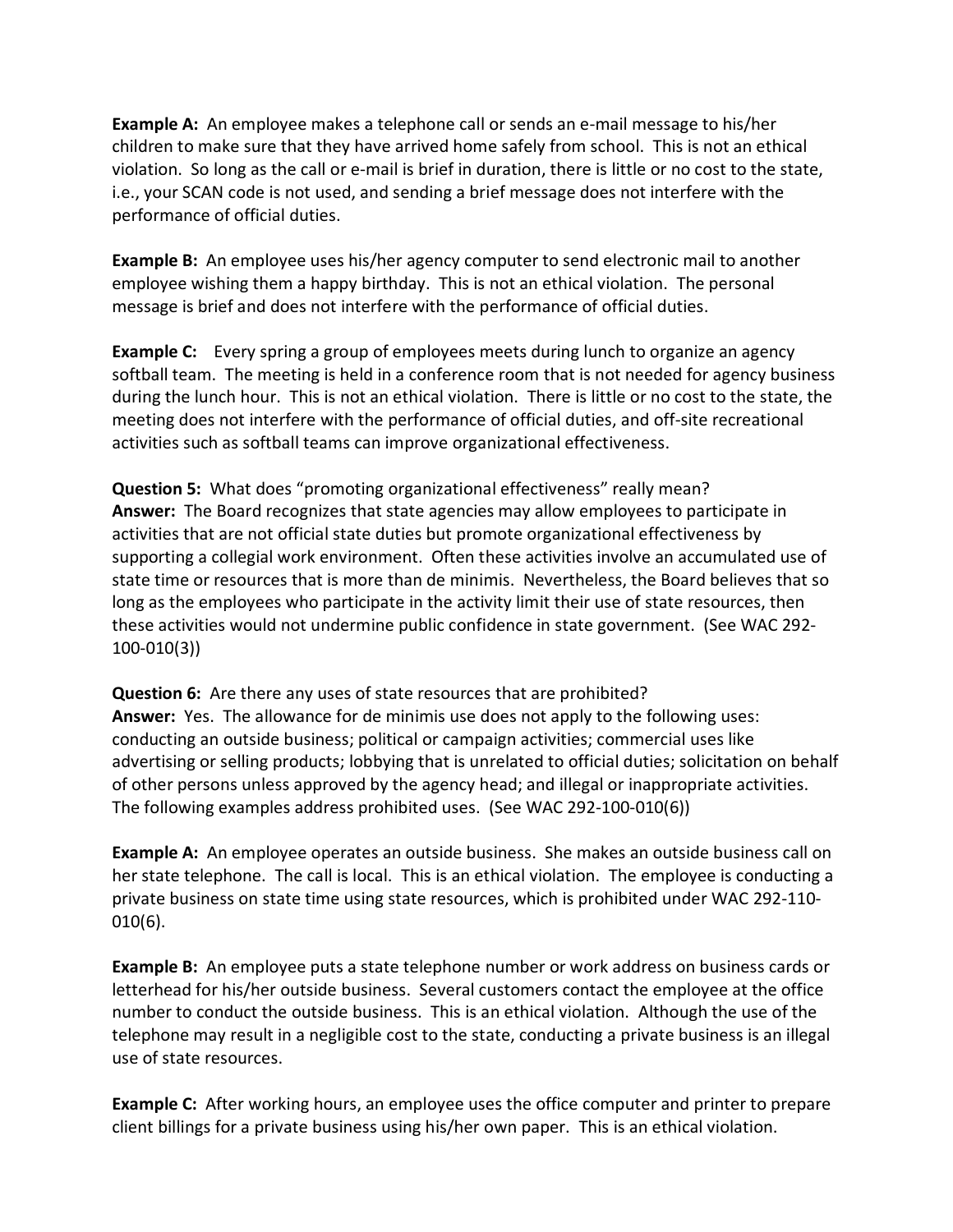Although use of the office computer and printer may result in a negligible cost to the state, conducting a private business is an illegal use of state resources.

**Example D:** One night an employee takes an agency owned video player home to watch videos of his/her family vacation. This is an ethical violation. Although there is little or no cost to the state, an employee may not make private use of state equipment removed from state facilities or other official duty station.

**Example E:** An employee is assigned to do temporary work in another city away from his/her usual duty station. To perform official duties the employee takes an agency laptop computer. While away, the employee uses the computer to do tax work for a private client. This is an ethical violation. Although use of the laptop may result in a negligible cost to the state, conducting a private business is an inappropriate use of state resources.

**Question 7:** Can I play games on my computer during lunch and break times. **Answer:** Generally, no. When employees download games or load interactive games onto state owned computers, the game play often involves several state employees or can undermine the security of state information and databases. In addition, the computer at your workstation remains a state resource regardless of whether you are working or on a break. Nevertheless, subject to your agency's prior approval a brief and occasional personal use, during lunch or break times, of a game that was preloaded by the manufacturer on your state computer would be allowed under the de minimis rule. (See WAC 292-100-010(3))

**Question 8:** If I use a state resource, can't I just reimburse my agency for the use? **Answer:** No. Reimbursing for a personal use may result in a personal benefit and may impose significant administrative burdens on the state. For example, the price of a SCAN call is less than you would pay using your local telephone company. Reimbursing also creates the misperception that personal use is ok as long as we pay for it. Personal use should be the exception, not the rule. (See WAC 292-100-010(7))

## **E-MAIL AND INTERNET USE**

**Question 9:** Can I send a personal e-mail message without violating the ethics laws? **Answer:** Yes. The general ethics standard is that any use of a state resource other than for official state business purposes needs to be brief in duration and frequency to ensure there is little or no cost to the state and the use does not interfere with the performance of official duties. Extensive personal use of state provided e-mail is not permitted. (See WAC 292-100- 010(4))

#### **Question 10:** Are my e-mail or voice messages private?

**Answer:** No, if you use state equipment do not expect a right to privacy for any of your e-mail or voicemail communications. E-mail and voicemail communications may be considered public records and could be subject to disclosure. Aside from disclosure, employees should consider that e-mail communications are subject to alteration and may be forwarded to unintended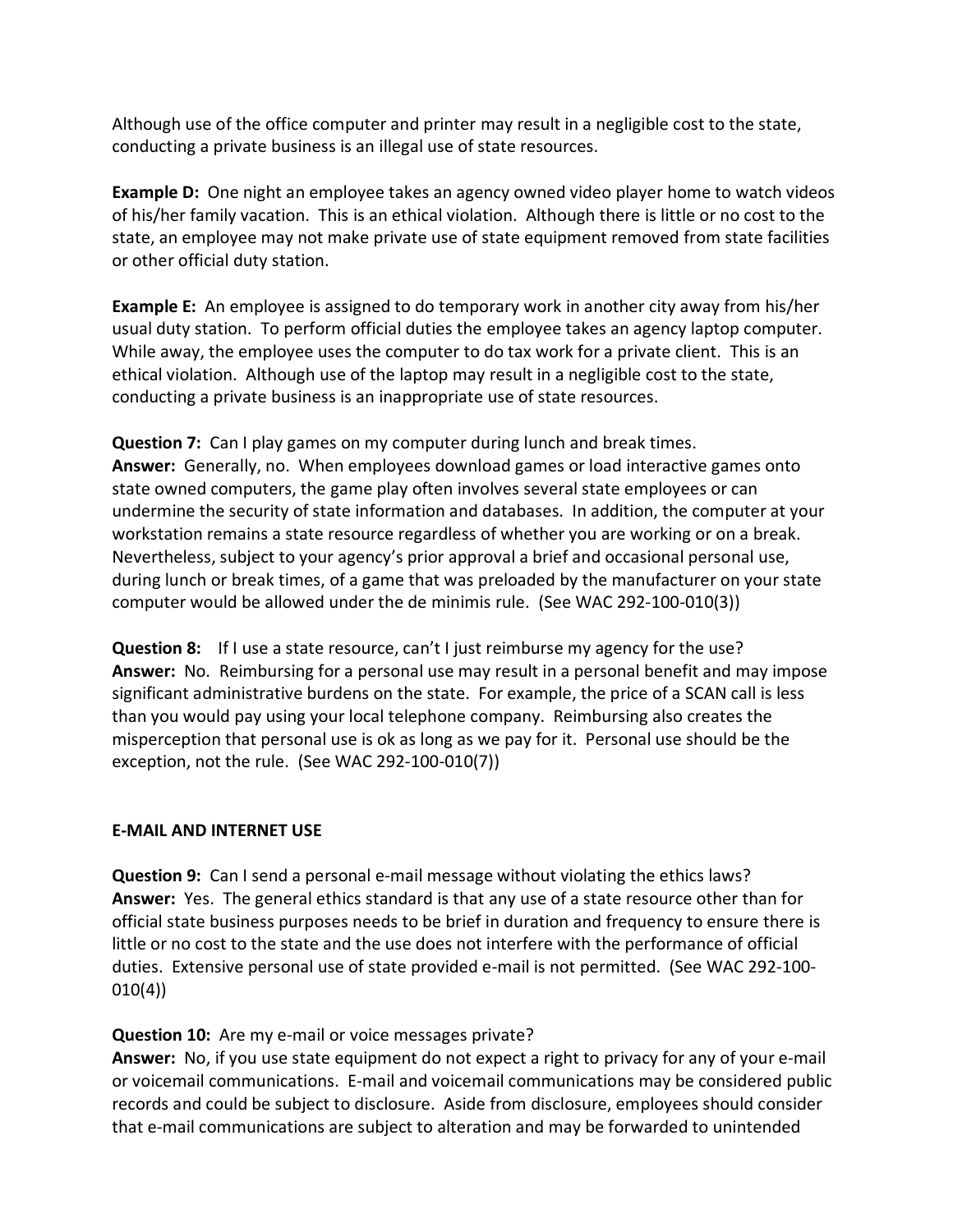recipients. Avoid these potential problems by treating e-mail communications as another form of business correspondence. (See WAC 292-100-010(5))

## **Questions 11:** Are there any restrictions on e-mail communications?

**Answer:** Yes. E-mail messages cannot be for any of the following uses: conducting an outside business; political or campaign activities; commercial uses like advertising or selling products; solicitation on behalf of other persons unless approved by the agency head; and illegal or inappropriate activities, such as harassment. In addition, broadly distributing or chain-mailing an e-mail that is not related to official business is prohibited because it disrupts other state employees and obligates them to make a personal use of state resources. (See WAC 292-100- 010(6))

## **Question 12:** What are the guidelines on Internet use?

**Answer:** Just like the guidelines for e-mail discussed above, any personal use of state provided Internet access must be both brief and infrequent. Extensive personal use of state provided Internet access is not permitted. In addition, your agency must have adopted a policy that specifically permits personal use of the Internet. See WAC 292-100-010(4)) The following examples address uses of the Internet:

**Example A:** Several times a month an employee quickly uses the Internet to check his or her children's school website to confirm if the school will end early that day. The transaction takes about five minutes. This is not an ethical violation. The use is brief and infrequent, there is little or no cost to the state, and the use does not interfere with the performance of official duties.

**Example B:** An employee routinely uses the Internet to manage her personal investment portfolio and communicate information to her broker. This is an ethical violation. Using state resources to monitor private stock investments or make stock trades, are private activities that can result in a private financial benefit or gain. Allowing even an occasional or limited use of state facilities to facilitate a private financial gain undermines public confidence in state government.

**Example C:** An employee spends thirty to forty minutes looking at various web sites related to a personal interest. This is an ethical violation. The use is not brief and can interfere with the performance of state duties.

**Example D:** An employee visits several humor and joke sites. While at a site, s/he downloads a joke file and e-mails it to several co-workers. This is an ethical violation. By e-mailing a file to co-workers the employee disrupts other state employees and obligates them to make personal use of state resources. In addition, downloading files and distributing them to co-workers can introduce a computer virus, which can compromise state databases.

# **Question 13:** What do I do if I access the wrong Internet site?

**Answer:** Don't panic. The best thing to do is to back out of the site and remember what it was that got you there and don't go back. Everyone makes this kind of mistake. It is also advisable to contact your supervisor or information systems staff to notify them of your mistake.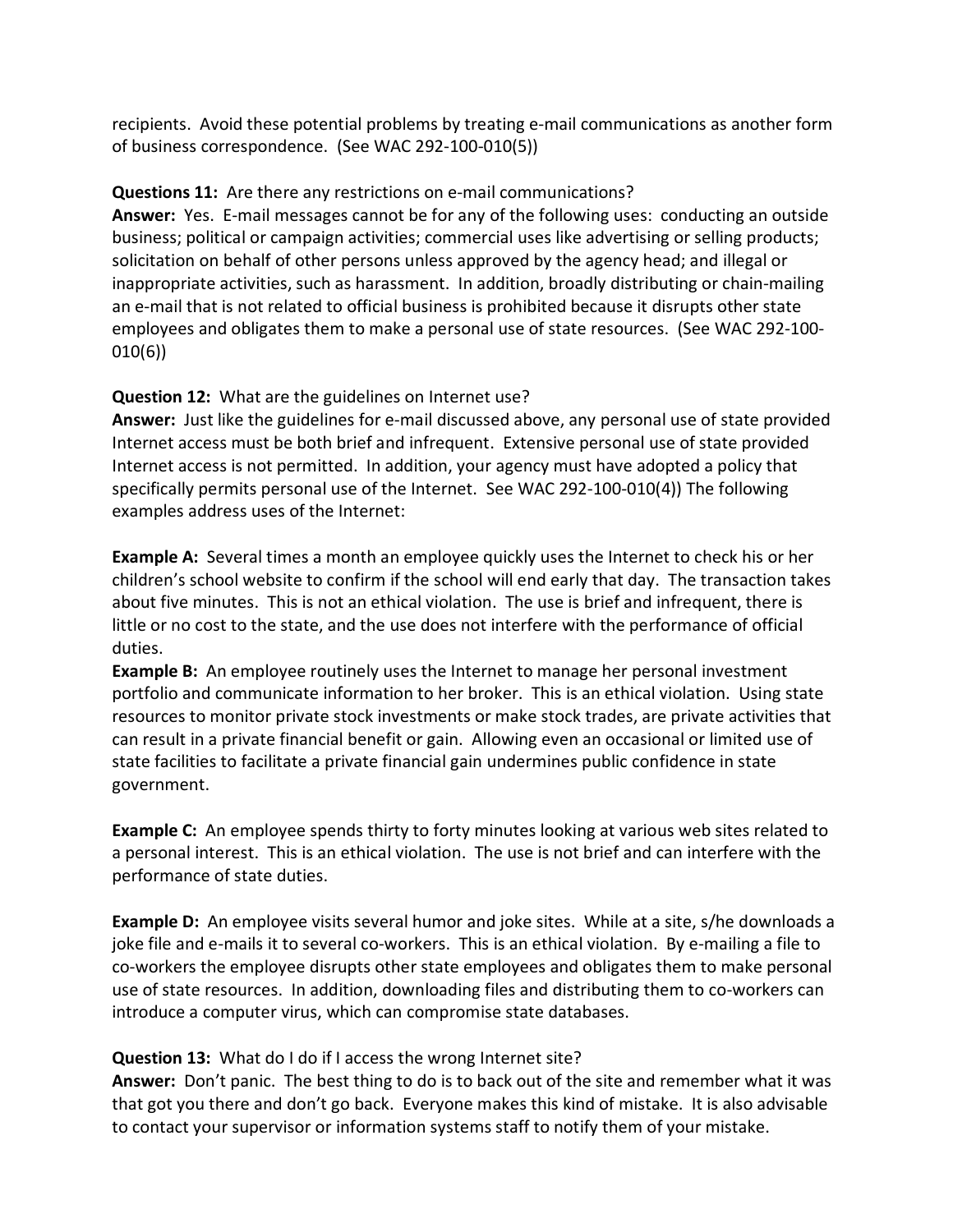#### **USE OF STATE RESOURCES TO SUPPORT CHARITIES**

#### **Question 14:** Can I use state resources to support charities?

**Answer:** The limited use of state resources to support charities may be allowed if an agency head or his/her designee approves the activity as one that promotes organizational effectiveness. Approval may be in the form of a specific policy that establishes guidelines for limited use of state resources. (See WAC 292-100-010(3))

**Question 15:** Can you give me examples of limited uses that might be ok?

**Answer:** Yes. Sending an e-mail to notify employees of a blood drive would be a limited and acceptable use of state resources. Another example might be a bake sale to support an Adopt-A-Family program. Here, the baking would be performed at home and after working hours. The baked goods are then displayed for purchase during break times and the lunch hour. When gifts are purchased for the family, the purchases are made after working hours.

**Question 16:** Is there anything employees shouldn't do while conducting charity work on state time?

**Answer:** Any use of state resources that results in an expenditure of funds should be avoided. Consider this scenario. A group of employees spend 6 working hours of staff time a week for over a four-week period to plan a charitable fund-raiser, and use the computer, fax, and copier to produce fund-raising materials. This is an expenditure of state funds that would not be considered a de minimis or limited use of state resources. In addition, state resources may not be used for the benefit of any other person, whether or not operated for profit, unless the use is within the course of official duties. The following example addresses another area of concern. (See WAC 292-100-010(3))

**Example:** An employee is active in a local PTA organization that holds fund-raising events to send children to the nation's capital. Although a parental payment of expense for the trip is expected, the more raised through individual contributions, the less the parent must pay. The employee uses agency e-mail to solicit contributions to the fund-raiser from a broad distribution list of co-workers. The e-mail asks each recipient to pass along the e-mail to other state employees. This is an ethical violation. The employee is using state resources to promote an outside organization and a private interest. By sending the e-mail to other state employees and asking state employees to pass the solicitation along, the employee is asking other state employees to improperly use state resources in a manner that interferes with the performance of official duties.

## **Question 17:** What about the Combined Fund Drive?

**Answer:** The Combined Fund Drive is somewhat different than other independent charitable organizations because it has been established by the state legislature. Therefore, it is part of the official duties of those employees who are assigned by the agency to conduct the Drive. Fund Drive coordinators should confine the time and effort spent conducting the drive to agency guidelines. (See WAC 292-100-010(2) and EEB Advisory Opinion 00-09)

**Question 18:** What about the employees who are not officially assigned to conduct the Combined Fund Drive?